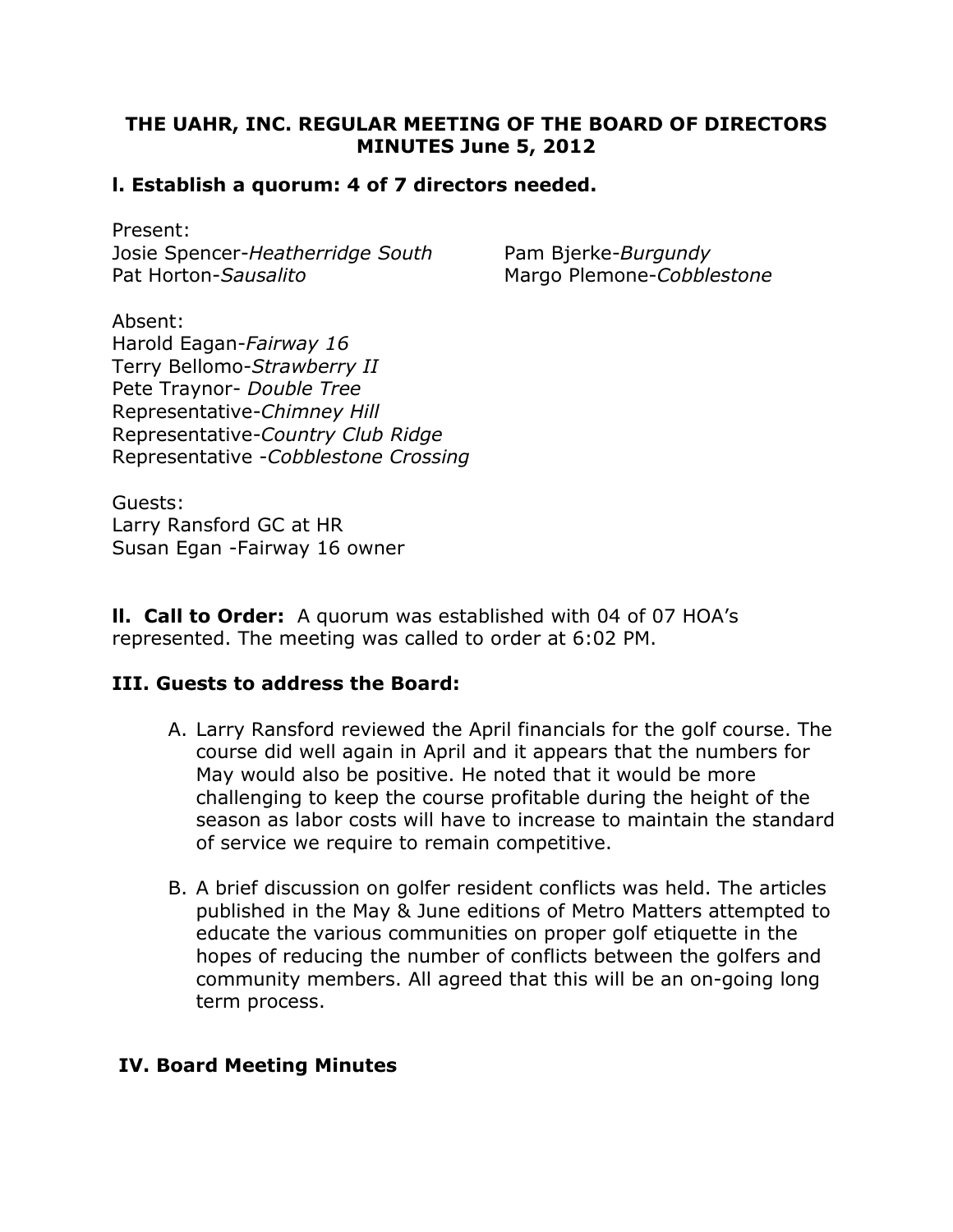A. The Board of Directors reviewed the minutes of the May 3, 2012. On a motion duly made, seconded and unanimously carried the Board of Directors approved the May 3, 2012 meeting minutes without corrections.

# V. Old Business:

A. Josie reported on the May 17 M D Mtg ref. UAHR resolutions'

- $\triangleright$  In response to the recommendation to publish the election notice 90 days 60 days and 30 days prior to the nominating deadline, the Metro District tasked the UAHR to remind them to publish the information at the appropriate time. If the UAHR doesn't approve of the rules for appointment of Metro District Members it suggested that the UAHR rewrite the appointment criteria and submit it to the Metro District Board for consideration.
- $\triangleright$  In response to the automatic bid trigger when items are over budget but did agree to implement the following changes. The accountant will not attend the meetings unless invited specifically to do so. Legal representation will be done telephonically unless specifically invited to attend in person. Minutes will now be written by a volunteer, then legal counsel will review prior to the minutes being reviewed and approved by the board.
- B. Pam Bjerke had no update on the bunched services project.

### VI. New Business:

- A. Metro Matters committee member needed from UAHR. Josie Spencer volunteered to serve on that committee.
- B. Susan Egan (guest) informed the board that Harold Eagen was no longer on the UAHR Board and hasn't been for some time. Josie as president was unaware of that and indicated she would attempt to confirm who the Fairway 16 representative is.